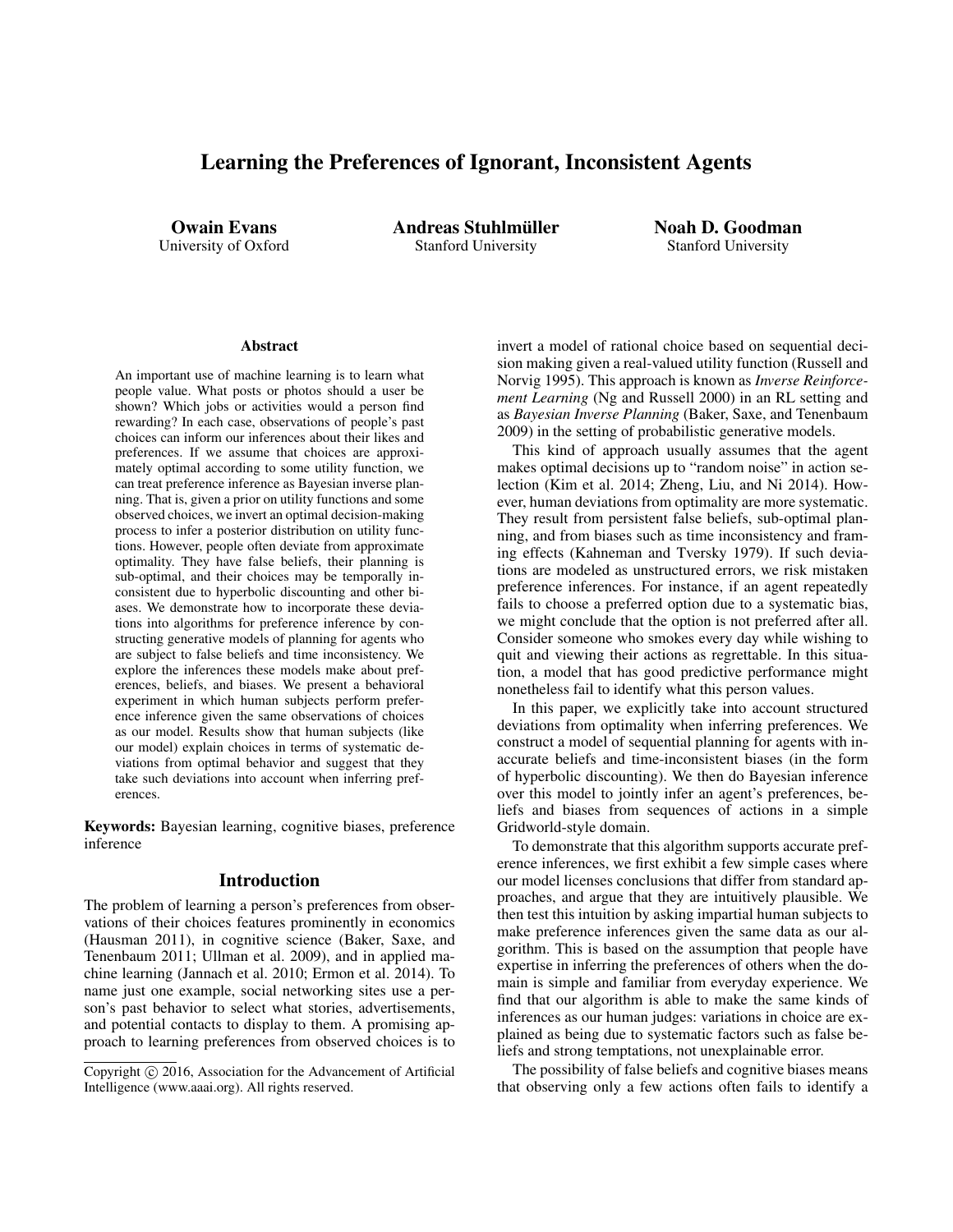single set of preferences. We show that humans recognize this ambiguity and provide a range of distinct explanations for the observed actions. When preferences can't be identified uniquely, our model is still able to capture the range of explanations that humans offer. Moreover, by computing a Bayesian posterior over possible explanations, we can predict the plausibility of explanations for human subjects.

# Computational Framework

Our goal is to infer an agent's preferences from observations of their choices in sequential decision problems. The key question for this project is: how are our observations of behavior related to the agent's preferences? In more technical terms, what generative model (Tenenbaum et al. 2011) best describes the agent's approximate sequential planning given some utility function? Given such a model and a prior on utility functions, we could "invert" it (by performing full Bayesian inference) to compute a posterior on what the agent values.

The following section describes the class of models we explore in this paper. We first take an informal look at the specific deviations from optimality that our agent model includes. We then define the model formally and show our implementation as a *probabilistic program*, an approach that clarifies our assumptions and enables easy exploration of deviations from optimal planning.

## Deviations from optimality

We consider two kinds of deviations from optimality:

False beliefs and uncertainty Agents can have false or inaccurate beliefs. We represent beliefs as probability distributions over states and model belief updates as Bayesian inference. Planning for such agents has been studied in work on POMDPs (Kaelbling, Littman, and Cassandra 1998). Inferring the preferences of such agents was studied in recent work (Baker and Tenenbaum 2014; Panella and Gmytrasiewicz 2014). Here, we are primarily interested in the interaction of false beliefs with other kinds of sub-optimality.

Temporal inconsistency Agents can be time-inconsistent (also called "dynamically inconsistent"). Time-inconsistent agents make plans that they later abandon. This concept has been used to explain human behaviors such as procrastination, temptation and pre-commitment (Ainslie 2001), and has been studied extensively in psychology (Ainslie 2001) and in economics (Laibson 1997; O'Donoghue and Rabin 2000).

A prominent formal model of human time inconsistency is the model of *hyperbolic discounting* (Ainslie 2001). This model holds that the utility or reward of future outcomes is discounted relative to present outcomes according to a hyperbolic curve. For example, the discount for an outcome occurring at delay  $d$  from the present might be modeled as a multiplicative factor  $\frac{1}{1+d}$ . The shape of the hyperbola means that the agent takes \$100 now over \$110 tomorrow, but would prefer to take \$110 after 31 days to \$100 after 30 days. The inconsistency shows when the 30th day comes



Figure 1: Agents with hyperbolic discounting exhibit different behaviors depending on whether they model their future discounting behavior in a manner that is (a) Naive (left) or (b) Sophisticated (right).

around: now, the agent switches to preferring to take the \$100 immediately.

This discounting model does not (on its own) determine how an agent plans sequentially. We consider two kinds of time-inconsistent agents. These agents differ in terms of whether they accurately model their future choices when they construct plans. First, a *Sophisticated* agent has a fully accurate model of its own future decisions. Second, a *Naive* agent models its future self as assigning the same (discounted) values to options as its present self. The Naive agent fails to accurately model its own time inconsistency.<sup>1</sup>

We illustrate Naive and Sophisticated agents with a decision problem that we later re-use in our experiments. The problem is a variant of Gridworld where an agent moves around the grid to find a place to eat (Figure 1).

In the left pane (Figure 1a), we see the path of an agent, Alice, who moves along the shortest path to the Vegetarian Cafe before going left and ending up eating at Donut Store D2. This behavior is sub-optimal independent of whether her preference is for the Vegetarian Cafe or the Donut Store, but can be explained in terms of Naive time-inconsistent planning. From her starting point, Alice prefers to head for the Vegetarian Cafe (as it has a higher undiscounted utility than the Donut Store). She does not predict that when close to the Donut Store (D2), she will prefer to stop there due to hyperbolic discounting.

The right pane (Figure 1b) shows what Beth, a Sophisticated agent with similar preferences to Alice, would do in the same situation. Beth predicts that, if she took Alice's route, she would end up at the Donut Store D2. So she instead takes a longer route in order to avoid temptation. If the longer route wasn't available, Beth could not get to the Vegetarian Cafe without passing the Donut Store D2. In this case, Beth would either go directly to Donut Store D1, which

<sup>&</sup>lt;sup>1</sup>The distinction and formal definition of Naive and Sophisticated agents is discussed in O'Donoghue and Rabin (1999).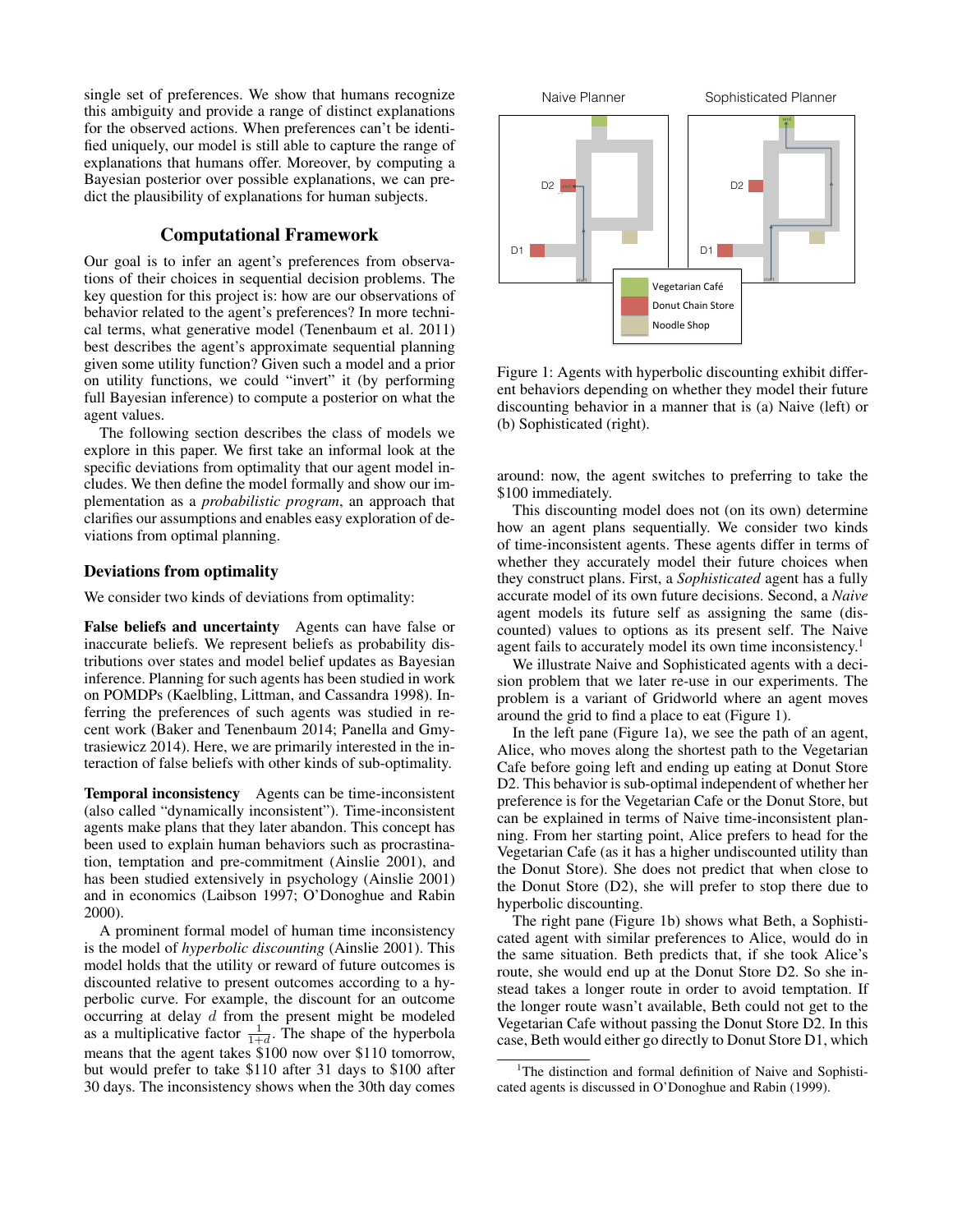is slightly closer than D2 to her starting point, or (if utility for the Vegetarian Cafe is sufficiently high) she would correctly predict that she will be able to resist the temptation.

### Formal model definition

We first define an agent with full knowledge and no time inconsistency,<sup>2</sup> and then generalize to agents that deviate from optimality.

We will refer to states  $s \in S$ , actions  $a \in A$ , a deterministic utility function  $U: S \times A \rightarrow \mathbb{R}$ , a stochastic action choice function  $C: S \rightarrow A$ , and a stochastic state transition function  $T: S \times A \rightarrow S$ . To refer to the probability that  $C(s)$ returns a, we use  $C(a; s)$ .

Optimal agent: full knowledge, no discounting Like all agents we consider, this agent chooses actions in proportion to exponentiated expected utility (*softmax*):

$$
C(a;s) \propto e^{\alpha \text{EU}_s[a]}
$$

The noise parameter  $\alpha$  modulates between random choice  $(\alpha = 0)$  and perfect maximization  $(\alpha = \infty)$ . Expected utility depends on both current and future utility:

$$
\text{EU}_s\left[a\right] = U(s, a) + \mathop{\mathbb{E}}\limits_{s', a'} \left[\text{EU}_{s'}\left[a'\right]\right]
$$

with  $s' \sim T(s, a)$  and  $a' \sim C(s')$ . Note that expected future utility recursively depends on C—that is, on what the agent assumes about how it will make future choices.

Time-inconsistent agent Now the agent's choice and expected utility function are parameterized by a delay  $d$ , which together with a constant  $k$  controls how much to discount future utility:

$$
C(a; s, d) \propto e^{\alpha \mathbf{EU}_{s,d}[a]}
$$

$$
\mathbf{EU}_{s,d}[a] = \frac{1}{1 + kd} U(s, a) + \mathop{\mathbb{E}}_{s',a'} \left[ \mathbf{EU}_{s',d+1}[a'] \right]
$$

with  $s' \sim T(s, a)$ . For the Naive agent,  $a' \sim C(s', d + 1)$ , whereas for the Sophisticated agent,  $a' \sim C(s', 0)$ . When we compute what the agent actually does in state s, we set d to 0. As a consequence, only the Sophisticated agent correctly predicts its future actions.<sup>3</sup> An implementation of the Naive agent as a probabilistic program is shown in Figure 2.

Time-inconsistent agent with uncertainty We now relax the assumption that the agent knows the true world state. Instead, we use a distribution  $p(s)$  to represent the agent's belief about which state holds. Using a likelihood function  $p(o|s)$ , the agent can update this belief:

$$
p(s|o) \propto p(s)p(o|s)
$$

The agent's choice and expected utility functions are now parameterized by the distribution  $p(s)$  and the current observation  $o$ :

$$
C(a; p(s), o, d) \propto e^{\alpha \text{EU}_{p(s), o, d}[a]}
$$

```
var agent = function(state, delay){
return Marginal(
  function(){
  var action = uniformDraw(actions)
  var eu = expUtility(state, action, delay)
   factor(alpha * eu)return action
  })
}
var expUtility = function(state, action, delay){
if (isFinal(state)){
  return 0
 } else {
 var u = 1/(1 + k * delay) * utility(state, action)return u + Expectation(function(){
    var nextState = transition(state, action)
   var nextAction = sample(agent(nextState, delay+1))
   return expUtility(nextState, nextAction, delay+1)
 })
}
}
```
Figure 2: We specify agents' decision-making processes as probabilistic programs. This makes it easy to encode arbitrary biases and decision-making constraints. When automated inference procedures invert such programs to infer utilities from choices, these constraints are automatically taken into account. Note the mutual recursion between **agent** and **expUtility**: the agent's reasoning about future expected utility includes a (potentially biased) model of its own decision-making.

To compute expected utility, we additionally take the expectation over states. Now  $EU_{p(s),o,d}[a]$  is defined as:

$$
\mathop{\mathbb{E}}_{s \sim p(s|o)} \left[ \frac{1}{1 + kd} U(s, a) + \mathop{\mathbb{E}}_{s', o', a'} \left[ \text{EU}_{p(s|o), o', d+1} \left[ a' \right] \right] \right]
$$

with  $s' \sim T(s, a)$ ,  $o' \sim p(o|s')$  and  $a' \sim C(p(s|o), o', d +$ 1) (for the Naive agent) or  $a' \sim C(p(s|o), o', 0)$  (for the Sophisticated agent).

Inferring preferences We define a space of possible agents based on the dimensions described above (utility function U, prior  $p(s)$ , discount parameter k, noise parameter  $\alpha$ ). We additionally let Y be a variable for the agent's *type*, which fixes whether the agent discounts at all, and if so, whether the agent is Naive or Sophisticated. So, an agent is defined by a tuple  $\theta := (p(s), U, Y, k, \alpha)$ , and we perform inference over this space given observed actions. The posterior joint distribution on agents conditioned on action sequence  $a_{0:T}$  is:

$$
P(\theta|a_{0:T}) \propto P(a_{0:T}|\theta)P(\theta) \tag{1}
$$

The likelihood function  $P(a_{0:T} | \theta)$  is given by the multistep generalization of the choice function  $C$  corresponding to  $\theta$ . For the prior  $P(\theta)$ , we use independent uniform priors on bounded intervals for each of the components. In the following, "the model" refers to the generative process that

<sup>&</sup>lt;sup>2</sup>This is the kind of agent assumed in the standard setup of an MDP (Russell and Norvig 1995)

<sup>&</sup>lt;sup>3</sup>This foresight allows the Sophisticated agent to avoid tempting states when possible. If such states are unavoidable, the Sophisticated agent will choose inconsistently.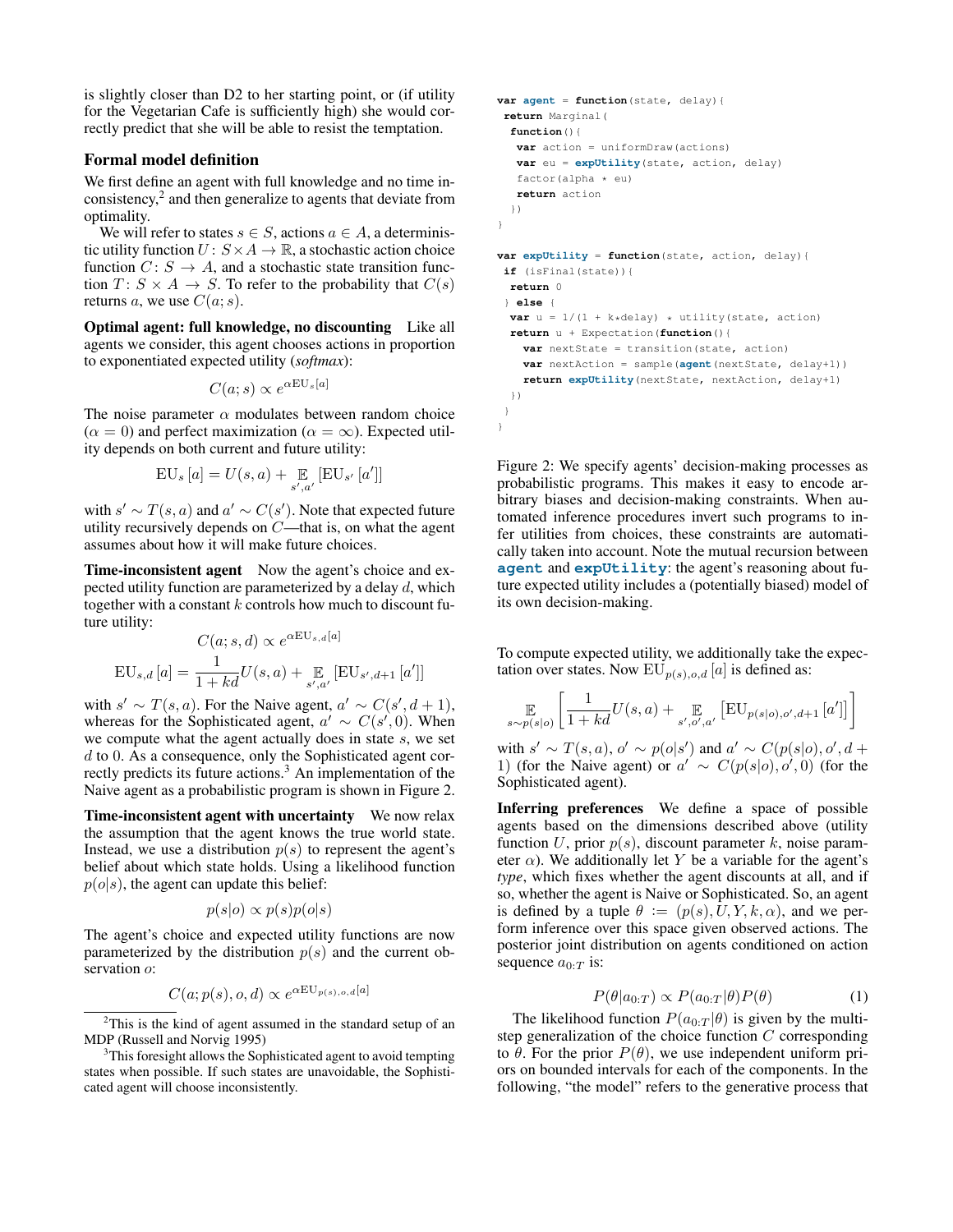



Figure 3: Given data corresponding to Figure 1, the model infers a joint posterior distribution on preferences, beliefs and other agent properties (such as discount strength) that reveals relations between different possible inferences from the data. The darker a cell, the higher its posterior probability.

involves a prior on agents and a likelihood for choices given an agent.

### Agents as probabilistic programs

We implemented the model described above in the probabilistic programming language WebPPL (Goodman and Stuhlmüller 2014). WebPPL provides automated inference over functional programs that involve recursion. This means that we can directly translate the recursions above into programs that represent an agent and the world simulation used for expected utility calculations. All of the agents above can be captured in a succinct functional program that can easily be extended to capture other kinds of sub-optimal planning. Figure 2 shows a simplified example (including hyperbolic discounting but not uncertainty over state).

For the Bayesian inference corresponding to Equation 1 we use a discrete grid approximation for the continuous variables (i.e. for U,  $p(s)$ , k and  $\alpha$ ) and perform exact inference using enumeration with dynamic programming.

#### Model inferences

We now demonstrate that the model described above can infer preferences, false beliefs and time inconsistency jointly from simple action sequences similar to those that occur frequently in daily life. We later validate this intuition in our experiments, where we show that human subjects make inferences about the agent that are similar to those of our model.

Example 1: Inference with full knowledge We have previously seen how modeling agents as Naive and Sophisticated might predict the action sequences shown in Figures

1a and 1b respectively. We now consider the inference problem. Given that these sequences are observed, what can be inferred about the agent? We assume for now that the agent has accurate beliefs about the restaurants and that the two Donut Stores D1 and D2 are identical (with D1 closer to the starting point).<sup>4</sup> We model each restaurant as having an *immediate* utility (received on arriving at the restaurant) and a *delayed* utility (received one time-step after). This interacts with hyperbolic discounting, allowing the model to represent options that are especially "tempting" when they can be obtained with a short delay.

For the Naive episode (Figure 1a) our model infers that either softmax noise is very high or that the agent is Naive (as explained for Alice above). If the agent is Naive, the utility of the Vegetarian Cafe must be higher than the Donut Store (otherwise, the agent wouldn't have attempted to go to the Cafe), but not too much higher (or the agent wouldn't give in to temptation, which it in fact does). This relationship is exhibited in Figure 3 (top left), which shows the model posterior for the utilities of the Donut Store and Vegetarian Cafe (holding fixed the other agent components  $Y$ ,  $k$ , and  $\alpha$ ).

Example 2: Inference with uncertainty In realistic settings, people do not have full knowledge of all facts relevant to their choices. Moreover, an algorithm inferring preferences will itself be uncertain about the agent's uncertainty. What can the model infer if it *doesn't* assume that the agent has full knowledge? Consider the Sophisticated episode (Figure 1b). Suppose that the Noodle Shop is closed, and that the agent may or may not know about this. This creates another possible inference, in addition to Sophisticated avoidance of temptation and high noise: The agent might prefer the Noodle Shop and might not know that it is closed. This class of inferences is shown in Figure 3 (bottom): When the agent has a strong prior belief that the shop is open, the observations are most plausible if the agent also assigns high utility to the Noodle Shop (since only then will the agent attempt to go there). If the agent does not believe that the shop is open, the Noodle Shop's utility does not matter—the observations have the same plausibility either way.

In addition, the model can make inferences about the agent's discounting behavior (Figure 3 right): When utility for the Vegetarian Cafe is low, the model can't explain the data well regardless of discount rate  $k$  (since, in this case, the agent would just go to the Donut Store directly). The data is best explained when utility for the Vegetarian Cafe and discount rate are in balance—since, if the utility is very high relative to  $k$ , the agent could have gone directly to the Vegetarian Cafe, without danger of giving in to the Donut Store's temptation.

Example 3: Inference from multiple episodes Hyperbolic discounting leads to choices that differ *systematically* from those of a rational agent with identical preferences. A time-inconsistent agent might choose one restaurant more often than another, even if the latter restaurant provides more

<sup>&</sup>lt;sup>4</sup>In Experiment 2, we allow the utilities for D1 and D2 to be different. See row 3 of Figure 6 and the "Preference" entry for Sophisticated in Figure 7.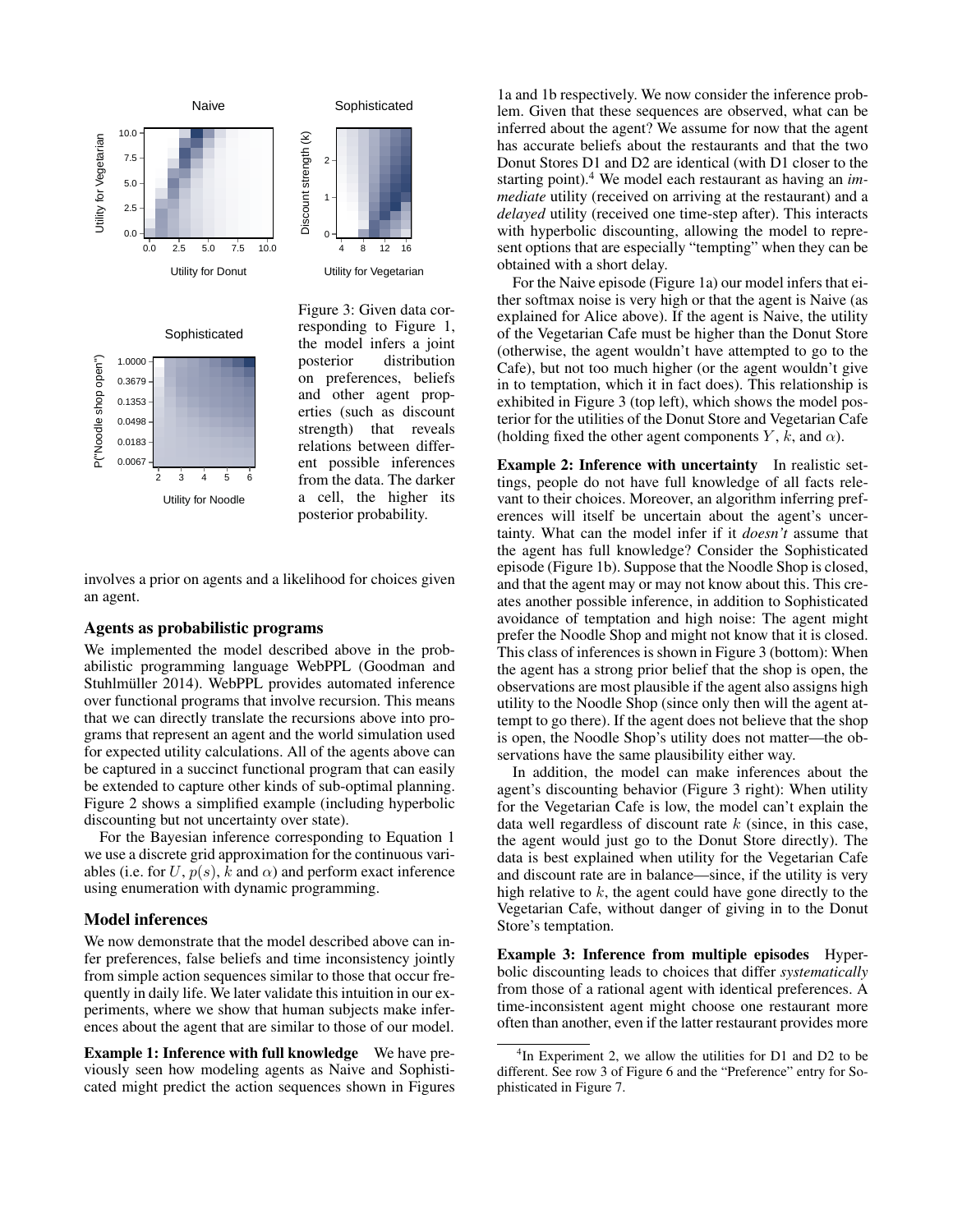

Figure 4: The observations in Experiment 3 show the Donut Chain Store being chosen twice and the Vegetarian Cafe once.

utility in total. Our model is able to perform this kind of inference. Figure 4 shows the same agent choosing in three different episodes. While the agent chooses the Donut Store two out of three times, our model assigns posterior probability 0.59 (+/- 0.05 for 95% CI) that the agent prefers the Vegetarian Cafe over the Donut Store. As we decrease the prior probability of high softmax noise, this posterior increases beyond 0.59. By contrast, a model without time inconsistency infers a preference for the Donut Store, and has to explain Episode 2 in Figure 4 in terms of noise, which leads to high-entropy predictions of future choices.

# Experiments with Human Subjects

We have shown that, given short action sequences, our model can infer whether (and how) an agent is timeinconsistent while jointly inferring appropriate utilities. We claim that this kind of inference is familiar from everyday life and hence intuitively plausible. This section provides support for this claim by collecting data on the inferences of human subjects. In our first two experiments, we ask subjects to explain the behavior in Figures 1a and 1b. This probes not just their inferences about preferences, but also their inferences about biases and false beliefs that might have influenced the agent's choice.

# Experiment 1: Inference with full knowledge

Experiment 1 corresponds to Example 1 in the previous section (where the agent is assumed to have full knowledge). Two groups of subjects were shown Figures 1a and 1b, having already seen two prior episodes showing evidence of a preference for the Vegetarian Cafe over the other restaurants. People were then asked to judge the plausibility of different explanations of the agent's behavior in each episode.<sup>5</sup>

Results are shown in Figure 5. In both Naive (Figure 1a) and Sophisticated (1b) conditions, subjects gave the highest ratings to explanations involving giving in to temptation (Naive) or avoiding temptation (Sophisticated). Alternative explanations suggested that the agent wanted variety (having taking efficient routes to the Vegetarian Cafe in previous episodes) or that they acted purely based on a preference (for a long walk or for the Donut Store).



Figure 5: Explanations in Experiment 1 for the agent's behavior in Figure 1a (Naive) and 1b (Sophisticated). Subjects (n=120) knew that the agent has accurate knowledge, and saw prior episodes providing evidence of a preference for the Vegetarian Cafe. Subjects selected scores in {1, 2, 3}.

#### Experiment 2: Inference with uncertainty

Experiment 2 corresponds to Example 2 above. Subjects see one of the two episodes in Figure 1 (with Figure 1a modified so D1 and D2 can differ in utility and Figure 1b modified so the Noodle Shop is closed). There is no prior information about the agent's preferences, and the agent is not known to have accurate beliefs. We asked subjects to write explanations for the agent's behavior in the two episodes and coded these explanations into four categories. Figure 6 specifies which formal agent properties correspond to which category.

While not all explanations correspond to something the model can infer about the agent, the most common explanations map cleanly onto the agent properties  $\theta$ —few explanations provided by people fall into the "Other" category (Figure 7). The model inferences in this figure show the marginal likelihood of the observed actions given the corresponding property of  $\theta$ , normalized across the four property types. In both the Naive and the Sophisticated case, the model and people agree on what the three highest-scoring properties are. Explanations involving false beliefs and preferences rate more highly than those involving time inconsistency. This is because, even if we specify whether the agent is Naive/Sophisticated, the actions in Figure 1a/b are fairly unlikely—

<sup>&</sup>lt;sup>5</sup>In a pilot study, we showed subjects the same stimuli and had them write free-form explanations. In Experiment 1, subjects had to judge four of the explanations that occurred most frequently in this pilot.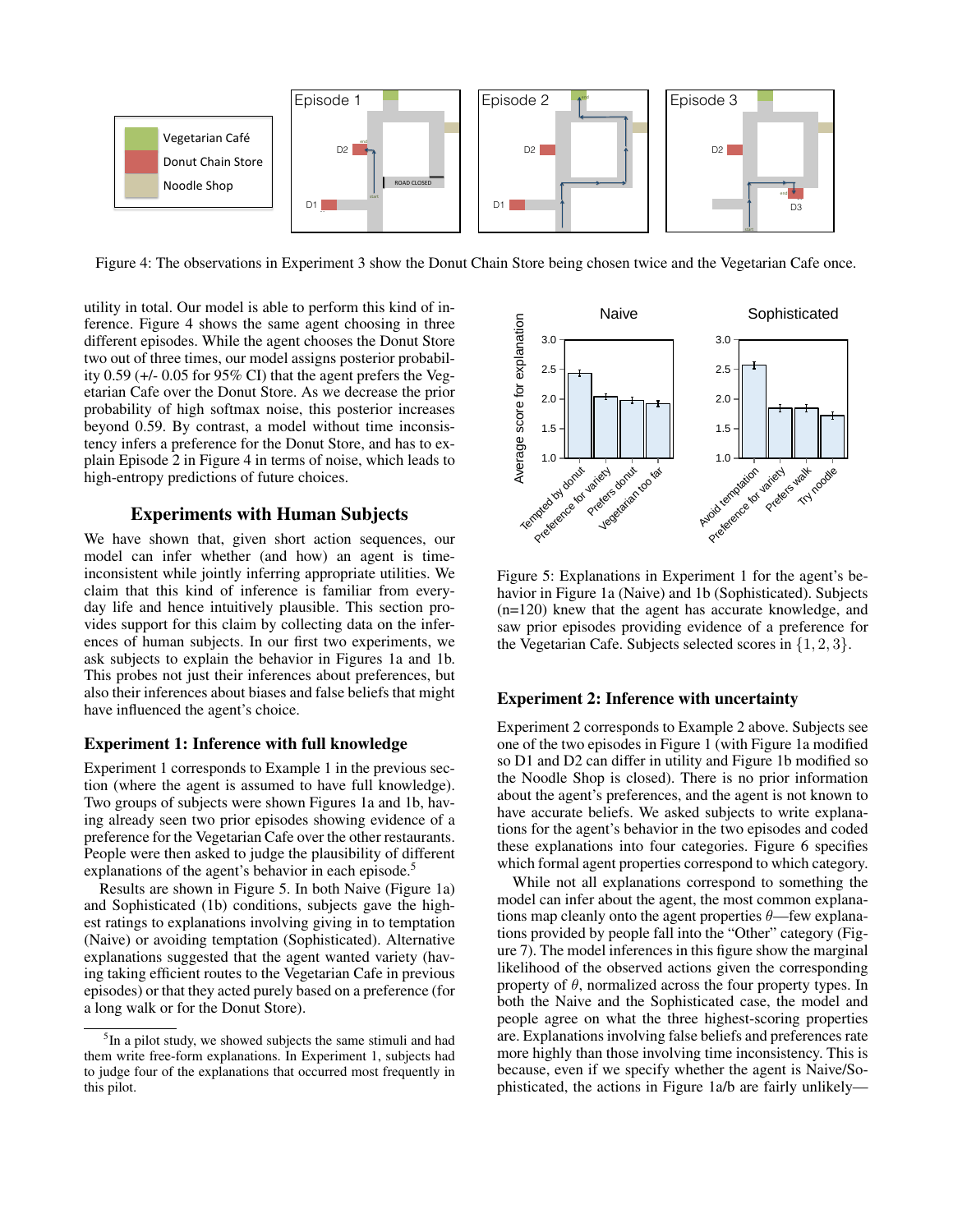| Property                                             | Formalization                | Example explanation from our human subjects                                                                                                                                  |
|------------------------------------------------------|------------------------------|------------------------------------------------------------------------------------------------------------------------------------------------------------------------------|
| doesn't<br>know<br>Agent<br>Donut Store D1 is open.  | $p(D1 = \text{open}) < 0.15$ | "He decided he wanted to go to the Donut Store for lunch. He<br>did not know there was a closer location"                                                                    |
| believes<br>falsely<br>Agent<br>Noodle Shop is open. | $p(N = \text{open}) > 0.85$  | "He was heading towards the noodle shop first, but when he got<br>there, it was closed, so he continued on the path and ended up<br>settling for  vegetarian cafe."          |
| Agent prefers D2 to D1.                              | U(D2) > U(D1)                | "He might also enjoy the second donut shop more than the first"                                                                                                              |
| Agent is Naive / Sophisti-<br>cated.                 | $Y = Naive/Soph.$            | "He  headed for the Vegetarian Cafe, but he had to pass by<br>the Donut shop on his way. The temptation was too much to<br>fight, so he ended up going into the Donut Shop." |

Figure 6: Map from properties invoked in human explanations to formalizations in the model. The left column describes the property. The center column shows how we formalized it in terms of the variables used to define an agent  $\theta$ . The right column gives an explanation (from our dataset of human subjects) that invokes this property.



Figure 7: Explanations in Experiment 2 for the agent's behavior in Figures 1a (Naive) and 1b (Sophisticated). Subjects did not know whether the agent has accurate knowledge, and did not see prior episodes. There were n=31 subjects (Naive) and n=40 subjects (Sophisticated).

they require a narrow range of utility values, as illustrated in Figure 3 (top left), which favors more specific explanations.

### Experiment 3: Inference from multiple episodes

Following Example 3 above, subjects (n=50) saw the episodes in Figure 4 and inferred whether the agent prefers the Vegetarian Cafe or the Donut Store. Like the model, the majority of subjects inferred that the agent prefers the Vegetarian Cafe. Overall, 54% (+/- 7 for 95% CI) inferred a preference of Vegetarian Cafe over the Donut Store, compared to the 59% posterior probability assigned by the model. Episode 2 (in which the agent does not choose the Donut Store) is identical to the Sophisticated episode from Figure 1. Experiments 1 and 2 showed that subjects explain this episode in terms of Sophisticated time-inconsistent planning. Together with Experiment 3, this suggests that subjects use this inference about the agent's planning to infer the agent's undiscounted preferences, despite having seen the agent choose the Donut Store more frequently.

### Conclusion

AI systems have the potential to improve our lives by helping us make choices that involve integrating vast amounts of information or that require us to make long and elaborate plans. For instance, such systems can recommend and filter the information we see on social networks or music services and can construct intricate plans for travel or logistics. For these systems to live up to their promise, we must be willing to delegate some of our choices to them—that is, we need such systems to *reliably* act in accordance with our preferences and values. It can be difficult to formally specify our preferences in complex domains; instead, it is desirable to have systems *learn* our preferences, just as learning in other domains is frequently preferable to manual specification.

This learning requires us to build in assumptions about how our preferences relate to the observations the AI system receives. As a starting point, we can assume that our choices result from optimal rational planning given a latent utility function. However, as our experiments with human subjects show, this assumption doesn't match people's intuitions on the relation between preferences and behavior, and we find little support for the simplistic model where what is chosen most is inferred to be the most valued. We exhibited more realistic models of human decision-making, which in turn supported more accurate preference inferences. By approaching preference inference as probabilistic induction over a space of such models, we can maintain uncertainty about preferences and other agent properties when the observed actions are ambiguous.

This paper has only taken a first step in the direction we advocate. Two priorities for further work are applications to more realistic domains and the development of alternatives to using human preference inferences as a standard by which to evaluate algorithms. The goal for this emerging subfield of AI is to make systems better able to support humans even in domains where human values are complex and nuanced, and where human choices may be far from optimal.